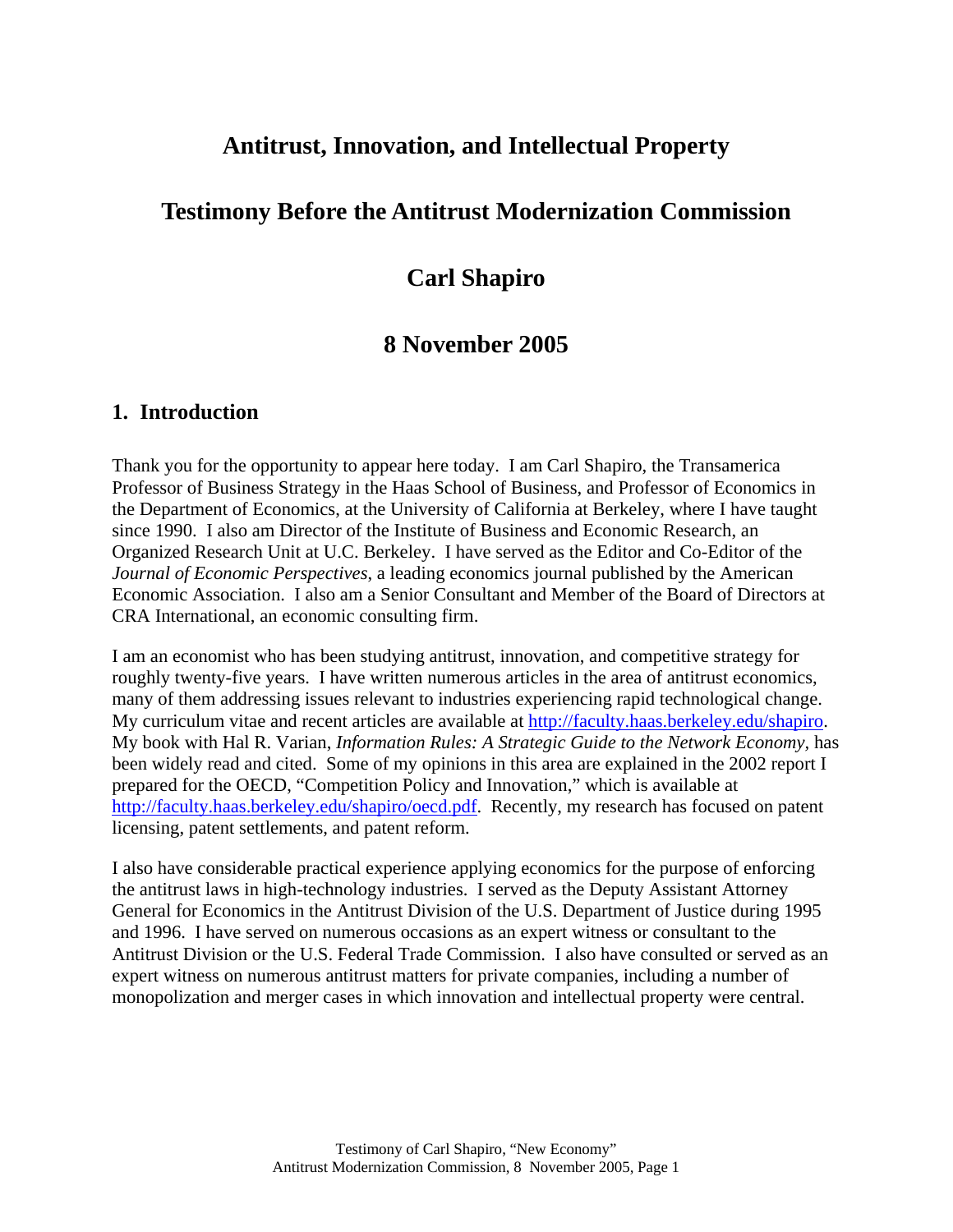### **2. General Approach to Antitrust, Innovation and Intellectual Property**

### *A. Antitrust for the "New Economy"?*

The Commission has posed several questions relevant to antitrust in the "New Economy." While catchy, the phrase "New Economy" tends to suggest the need for a "New Economics*,*" which I submit is neither justified nor desirable. One of the most often quoted passages from *Information Rules* states: "Technology changes. Economic laws do not." Hence, a certain conservatism runs through my testimony here: the Commission should be wary of proposals to modify the antitrust laws, or their enforcement, based on claims that we are living in a "New Economy." True, we are experiencing a shift in economic activity from the industrial sector to the information sector (broadly defined). True, certain economic forces like network effects and switching costs are more significant than twenty or one hundred years ago. But the same economic principles that have guided antitrust law and policy for the past century remain relevant and valid today. Nor does the rapid pace of technological progress in some industries itself imply that our core antitrust laws are outdated. To the contrary, innovation has been the driver of American economic growth since at least the passage of the Sherman Act in 1890. To believe that the basic economic forces now governing innovation, commercial success, and monopoly power are unprecedented is a dangerous conceit.

While I resist the term "New Economy," I embrace the formulation actually contained in the Commission's "New Economy Study Plan," which focuses on the *economic characteristics* of certain industries, namely those in which innovation, intellectual property, and technological change are central features. In such "innovative industries," antitrust must pay careful attention to the incentives and obstacles facing firms seeking to develop and commercialize new technologies, and antitrust must very explicitly recognize that market conditions, business strategies, and industry structure can be highly dynamic.

### *B. Innovation is King*

I take as a starting point that, at least over the medium to long term, the lion's share of consumer benefits associated with competition in our most dynamic industries results from innovation. Here I use the term "innovation" broadly, including the introduction of new and improved products as well as the adoption of new business methods and production processes. Put simply: "Innovation is King."

If we accept that innovation is king, at least in certain industries, what does this principle imply for antitrust law and policy? I have no easy answer to this question, but rather a warning.

Some observers argue as follows: (1) innovation is king; (2) firms rarely if ever obtain market dominance without having been innovators at some point in time; so (3) laws limiting the business strategies of dominant firms reduce the rewards from achieving dominance and thus tend to slow the rate of technological progress. They add to this the assertion that (4) ongoing technological change can topple current market leaders; and thus claim that (5) durable monopoly power is rare. The conclusion is that antitrust should be extremely cautious of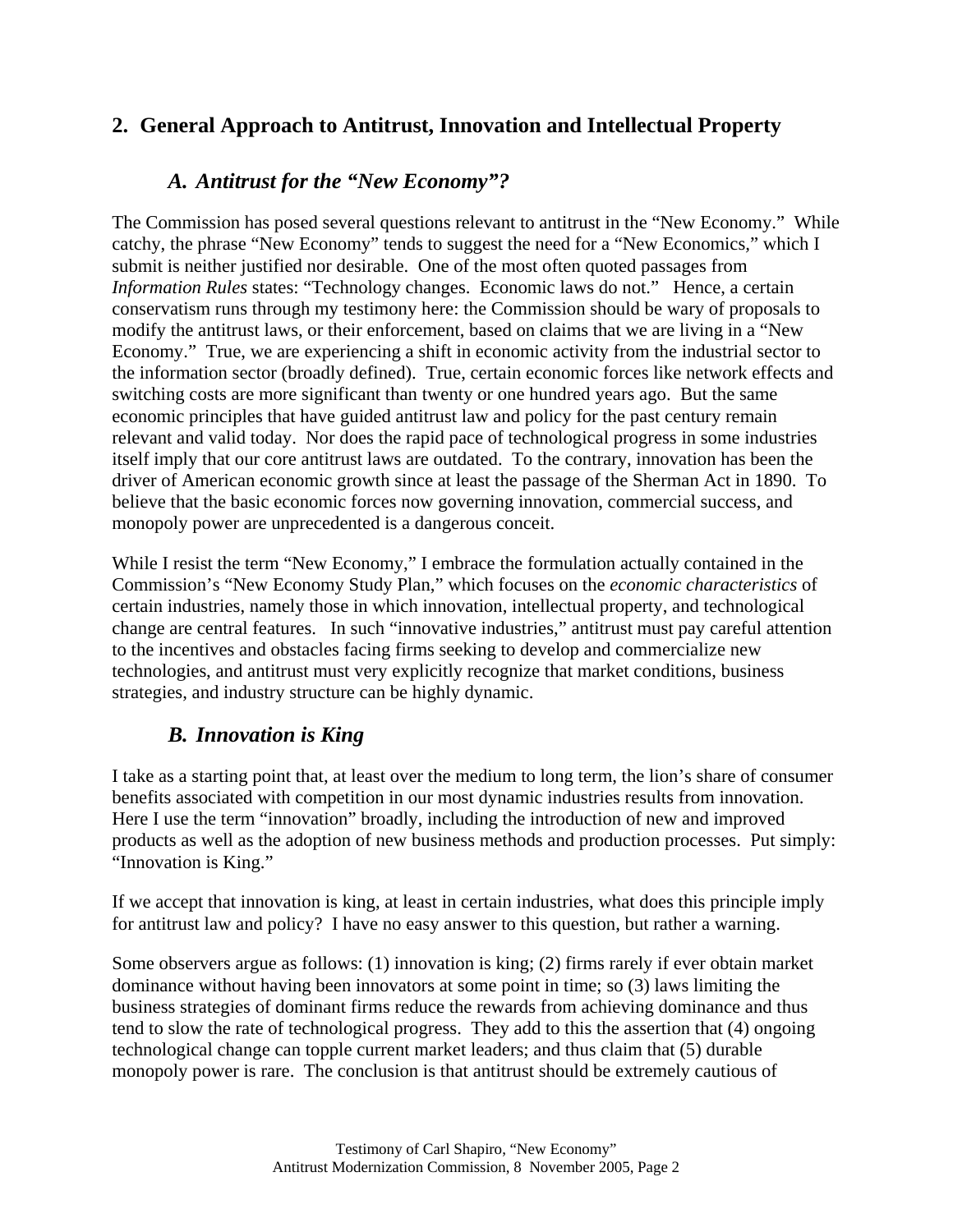imposing limits on the conduct of dominant firms, and perhaps even from preventing direct rivals in dynamic industries from merging.

The following counterargument reveals why any such sweeping conclusion is unwarranted: (1) yes, innovation is king; and (2) true, firms rarely obtain market dominance without having been innovators at some point in time; but (3) it does not follow that antitrust laws limiting the returns to dominant firms are undesirable. If that were true, we should give innovators waivers from other laws, such as environmental and labor laws, an absurd result. Furthermore, major innovations often come from lean and hungry firms introducing disruptive technologies, hoping to topple current market leaders, rather than from dominant incumbents who profit greatly from the status quo. So (4) to promote technological progress we must prevent dominant firms from abusing their power to hold back smaller, innovative rivals who would overtake them, or else (5) today's market leaders may be able to maintain or extend their dominance while slowing the pace of innovation. Indeed, the stultifying effects of monopoly may be most worrisome when they retard the pace of innovation and perpetuate the status quo.

### **3. General Questions Posed by the Commission**

I now address the Commission's general questions regarding the antitrust analysis of industries in which innovation, intellectual property, and technological change are central features.

#### **1. Does antitrust doctrine focus on static analysis, and does this affect its application to dynamic industries?**

In my experience, antitrust doctrine does not focus on static analysis. To answer more fully, it is instructive to distinguish between three categories of antitrust cases: (a) price fixing; (b) mergers; and (c) monopolization.

In price fixing cases, antitrust analysis necessarily focuses on whether the defendants in fact entered into an agreement to control prices or quantities. This inquiry is necessarily historical, although it need not be static. For example, an industry might experience certain cyclical or seasonal variations that either disrupt or disguise collusion. To my knowledge, no serious observers are arguing that enforcement of the antitrust laws against price fixing has slowed innovation, or is undesirable in innovative industries, so I presume that the Commission's interest in "new economy" issues does not primarily involve price fixing cases.

Merger analysis must always be forward looking, while grounded in the actual, historical experience in the industry. Recent merger enforcement has been informed and flexible enough to recognize situations in which historical market shares, for example, provide a poor guide to future competitive effects. In some cases, the future competitive significance of one of the merging firms is likely to be far less than would be indicated by its historical market share. This could occur, for example, if the firm in question had failed recently to introduce new and improved products comparable to those offered by its rivals and has no promising new products in the pipeline. In other cases, we observe that one of the merging firms with a small historical market share has recently entered the market, or introduced a vastly improved product, or is developing a promising new product. That firm's future competitive significance is greater than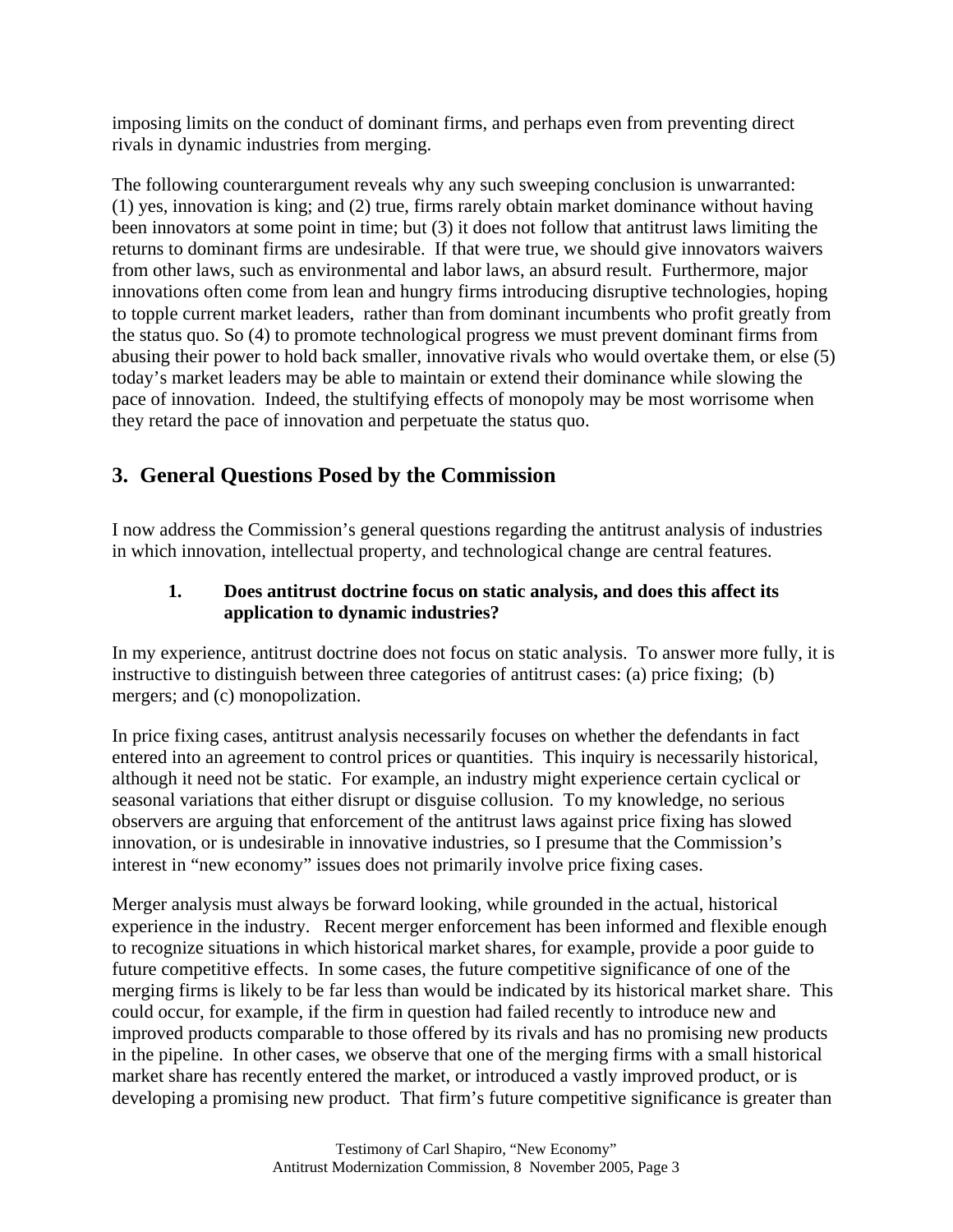its historical share alone would indicate. More generally, the government enforcement agencies and merging parties must ground their predictions of future competitive effects in the historical record, carefully identifying recent and emerging trends in technology, business strategies and capabilities, and other factors such as the expiration of patents or entry and exit by non-merging parties. Gone are the days when the government could rely heavily on a static measure of market shares to challenge a merger in a dynamic industry. Modern merger analysis is far from static.

Nor is antitrust doctrine towards monopolization static. In my experience, courts and enforcement agencies recognize that current dominance may not persist and are open to the arguments of an alleged monopolist that it could lose its position of leadership rapidly if it were to serve its customers poorly. But accepting the need to consider market dynamics does not and cannot mean that no firm has durable monopoly power. The harder questions arise when we seek to assess the durability of monopoly power in dynamic industries. The obvious starting point is to ask how long the firm has enjoyed a dominant position using some measure of market share. While a firm that has long captured a dominant share of the market *might* lose share rapidly, some good reason needs to be provided why this is likely to be the case. Perhaps a strong threat is emerging in the form of a superior product or service that has recently been introduced or soon will be introduced. Simply identifying threats that the dominant firm tracks in the normal course of business falls far short of showing that these threats are likely to erode the dominant firm's monopoly power in the near future.

The video game industry provides a nice example of monopoly power in a dynamic industry. I testified in the early 1990s on behalf of Atari Corporation in its antitrust case against Nintendo. The primary conduct at issue was Nintendo's exclusive contracts with third-party game developers. During the late 1980s, Nintendo enjoyed a commanding share of the U.S. video game business. Sega and Atari had much smaller sales of consoles and cartridges. Nintendo argued that it had achieved its position of leadership through innovation, and that leadership in this industry could change quite rapidly, twelve-year old boys being a fickle crowd. I agreed that Nintendo might well cease to be dominant in the future, but noted that Nintendo's dominance in the early 1990s was not transitory: Nintendo had captured a very large share of the market for at least five years. We now know that Nintendo later lost its dominant position, facing strong rivalry by the late 1990s from Sony and Microsoft. That observation does not diminish legitimate antitrust concerns about conduct by Nintendo that allegedly maintained its dominance and harmed consumers for several years.

As a rule of thumb, a reasonable working hypothesis is that a firm with a very large market share that has persisted for several years or more in a market with relatively stable contours has durable monopoly power. To test that hypothesis, however, requires evidence that the firm truly possesses monopoly power, as reflected by the ability to maintain prices above competitive levels or to exclude rivals, not just by a large market share. Even if historical monopoly power is established, one must still check that there are no major, predictable changes in technology or other market conditions that are likely to disrupt that dominance in the near future. The shorter is the time period over which the firm has commanded a large market share, the less significant is its current market share and the more likely that the firm's current advantage is transitory, based on some smart or lucky business decision that has yielded a temporary competitive advantage but will soon be copied or improved upon by others. On the other hand, if market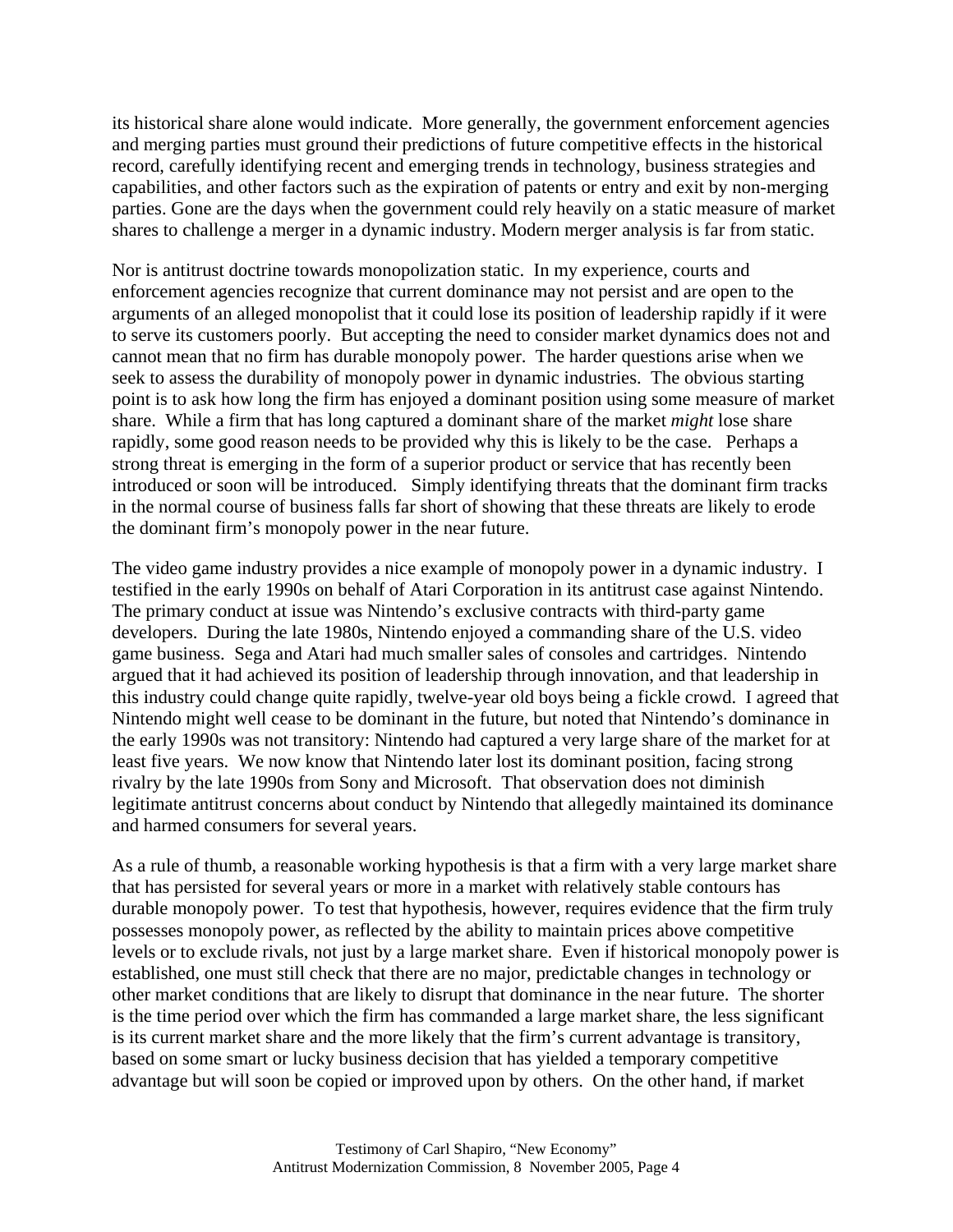shares have been relatively stable over a number of years, the mere fact that technology is advancing rapidly does not imply that durable market power is absent.

#### **2. What features, if any, of dynamic, innovation-driven industries pose distinctive problems for antitrust analysis, and what impact, if any, should those features have on the application of antitrust analysis to these industries?**

Antitrust analysis in dynamic industries can be challenging when one needs to make reliable projections of future industry conditions. Such projections are necessary in merger cases and frequently needed for monopolization cases. Yet these projections inevitably tend to be less reliable in highly dynamic industries than in more settled and stable industries. In industries where market leadership and market shares are highly volatile, significant market power is more difficult to obtain or retain, implying a lessened need for antitrust intervention.

Collaboration among industry participants may be especially important in dynamic industries. For example, if product compatibility standards enhance the value of new products due to network effects, there are legitimate reasons for rival producers to cooperate to establish such standards. In other settings, collaboration between suppliers of complements, such as hardware and software, or content and distribution, can lead to more rapid product introduction, improved products and services, or lower prices. Antitrust doctrine, with its emphasis on limiting coordination among competitors, can have difficulty distinguishing pro-competitive collaboration from collusion, especially in situations where two parties may have complex relationships that involve competition in some areas and collaboration in other areas. These complexities are the norm for large firms in the information technology sector of the economy.

Intellectual property rights play an especially critical role in innovative industries, and thus raise a number of thorny issues for antitrust analysis of these industries. The intersection between intellectual property law and antitrust law has been studied in great detail, with some observers focusing on the alleged "tension" between these two bodies of law. Fundamentally, I do not believe there need be any such tension, at least if antitrust law properly recognizes the importance of providing incentives, along with the necessary flexibility, for industry participants to conduct research, engage in product development, and diffuse the resulting innovations widely in the marketplace. However, certain specific issues regarding intellectual property rights and antitrust are gaining saliency as the number of patents grows, as the quality of those patents is called into question, and as patents play an increasingly central role in the business strategies of companies in certain sectors of the economy, including the information technology sector. Several aspects of patent licensing pose distinctive problems for antitrust analysis in innovative industries, especially those experiencing a surge in the number of patents issued: package licensing; cross-licenses; patent pools; and agreements to settle patent litigation.

Lastly, determining when and whether to intervene in dynamic industries can be especially difficult in the presence of switching costs, network effects, and other factors than can cause a market to "tip" towards one supplier or one technology in a lasting manner. A snapshot of market shares may suggest effective competition between two or more firms, yet if one firm has a sizeable market share that is rapidly growing, that firm may come to dominate the market in a manner that will be difficult to reverse. In such cases, one must assess (a) whether such a firm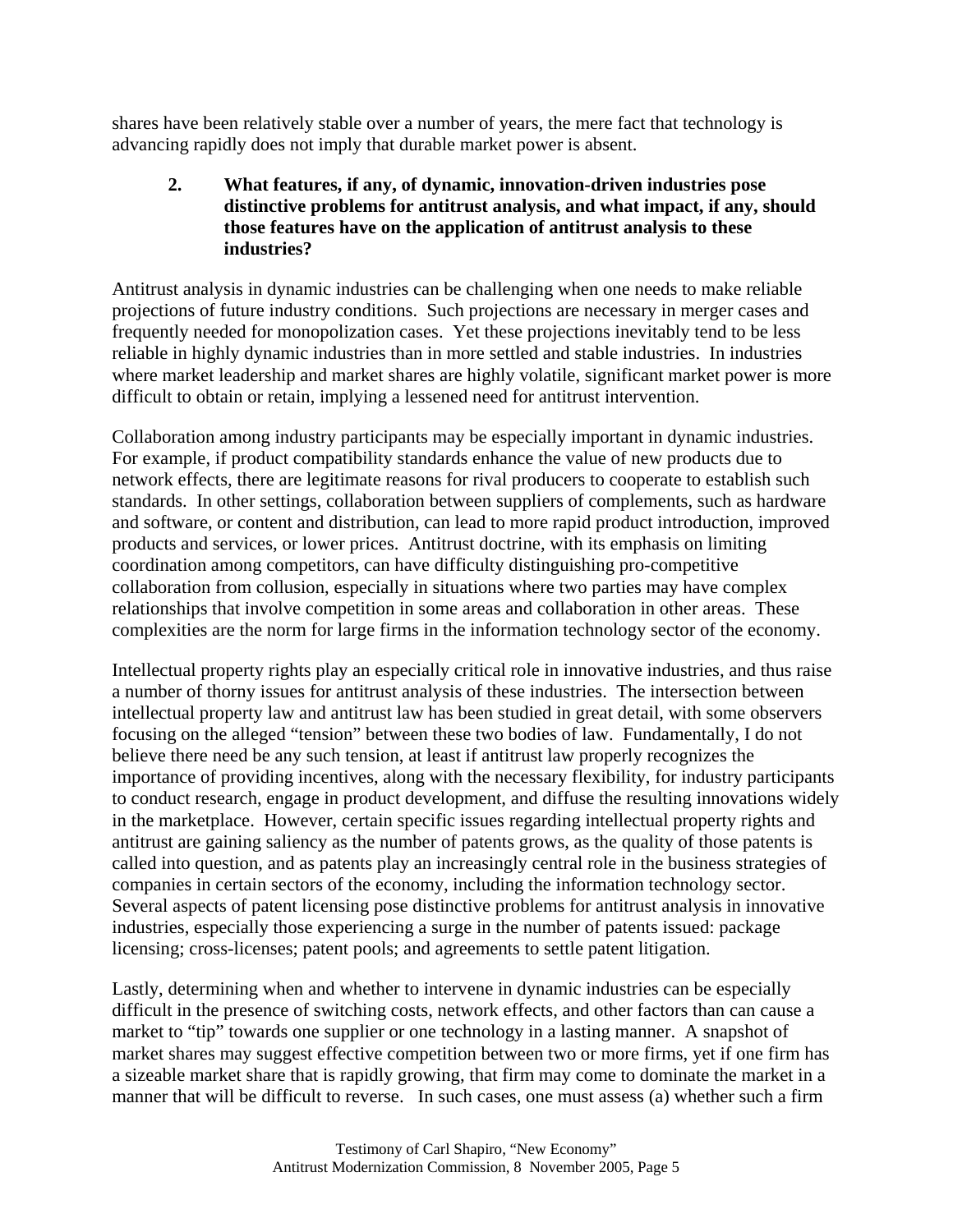truly is likely to obtain a dominant position in the near future, and, if so, (b) whether the firm's growing market share is the result of legitimate competition or anti-competitive behavior, and (c) whether the market will remain sufficiently fluid or dynamic to discipline that firm's behavior, even if it does achieve a dominant market position.

**3. Are different standards or benchmarks for market definition or market power appropriate when addressing dynamic, innovation-driven industries, for example, to reflect the fact that firms in such industries may depend on the opportunity to set prices above marginal costs to earn returns? Or, are existing antitrust principles sufficiently flexible to accommodate the facts relevant to dynamic industries?** 

No, different standards or benchmarks for market definition or market power for innovative industries are neither necessary nor desirable.

In answering this question, I must emphasize that defining relevant antitrust markets and assessing market power are merely intermediate steps in an antitrust analysis. For horizontal mergers, market definition can be quite important, but only to the extent that the resulting market shares are used to infer competitive effects. For monopolization cases, the assessment of market power plays the role of a screen, but monopoly power alone cannot trigger liability without the presence of some anticompetitive conduct.

There is a great deal of confusion in antitrust law about the proper ways to test for and measure market power. Part of this confusion stems from the way in which the term "market power" is usually defined in economics textbooks. Most economics textbooks state that a firm has "market power" if it has any control over the price it receives for its products, as distinct from a pricetaking firm in a perfectly competitive market. The gap between price and marginal cost, (P-MC)/P, is widely known as the Lerner Index of market power.

The gap between price and marginal cost is frequently an important piece of information for antitrust purposes. For example, this margin is highly relevant when estimating the unilateral effects of a horizontal merger. The Lerner Index measures what I like to call "technical market power." The Lerner Index summarizes information about the availability of substitutes (at current prices) for the firm's product: standard pricing theory teaches that the Lerner Index is equal to the inverse of the elasticity of demand facing a firm. (With price discrimination, different values of the Lerner Index arise for different sales made to different customers.)

Confusion arises, however, because the gap between price and marginal cost, taken alone, is not a useful measure of market power *as that term is used in antitrust law*. Many, many firms have technical market power but no real market power from an antitrust perspective. Virtually every movie theatre, magazine, restaurant, and retail store sets the prices for its products well above their marginal costs. Few of these firms have meaningful market power in an antitrust sense: they are unable to maintain prices above competitive levels or exclude competitors from the market. For very similar reasons, while firms engaging in price discrimination must have some technical market power, the vast majority of them lack real antitrust market power.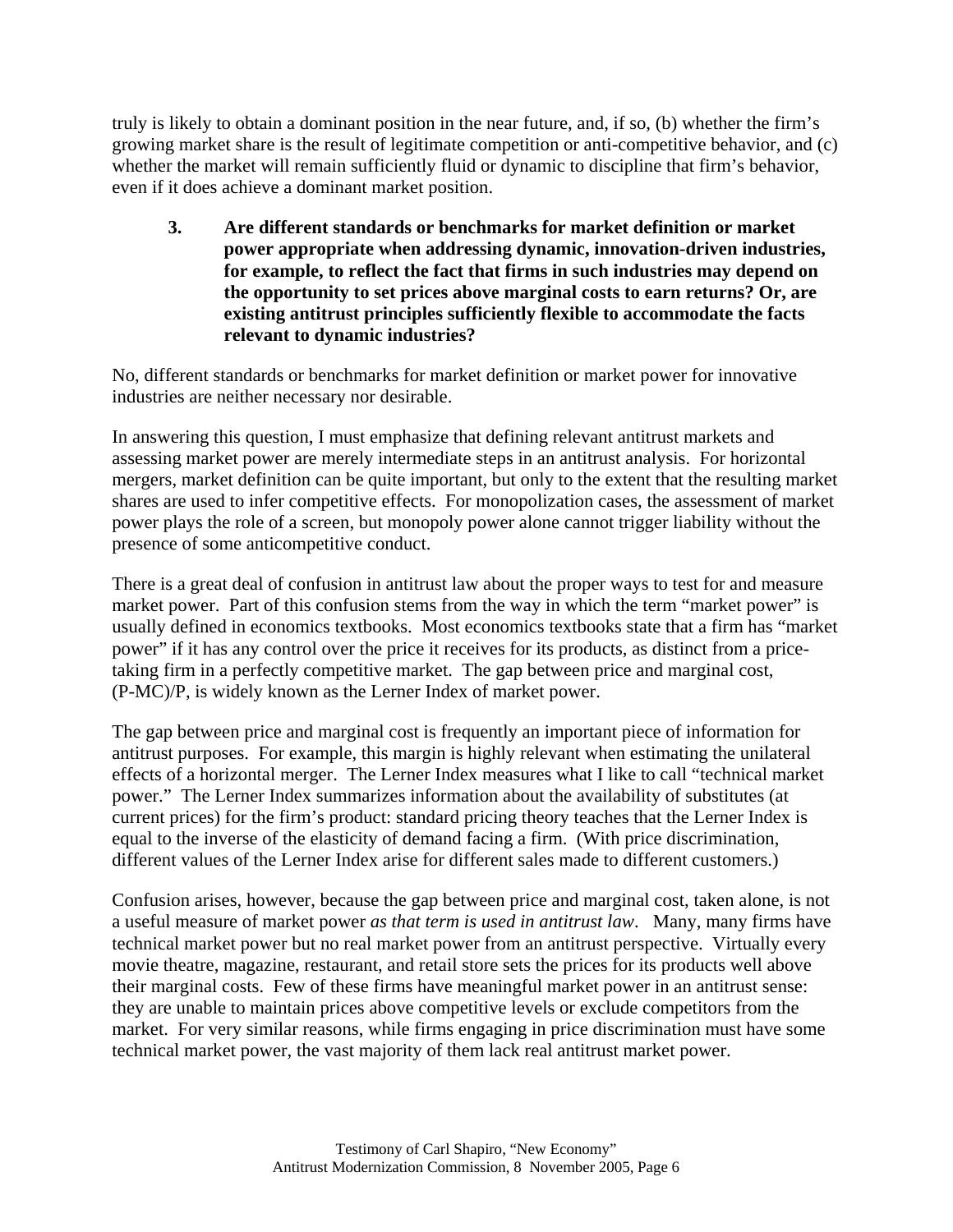For the purpose of measuring antitrust market power, we need to ask whether a firm is able to maintain prices above the *competitive price*. Over the long run, the competitive price covers all costs, including a risk-adjusted cost of capital. (In the short run, competitive prices can be above or below this level: above if additional investment is needed to meet demand, below if demand has fallen, leaving stranded, industry-specific capital.) In this sense, the long-run competitive price equals average cost. However, marginal cost is commonly less than average cost. This relationship is especially likely to hold if there are large fixed costs. Since R&D costs often do not vary with the scale of output, such fixed costs are common in innovative industries. In my experience it is common in the technology sector for firms to follow a rule of thumb that involves investing some percentage of revenues into R&D; hence, long-term viability requires sufficient margins to fund ongoing R&D efforts. Fixed costs also are very common in industries that create informational content. Indeed, in some of these markets, such as those for movies or music, that involves "hits" and "duds," it is well understood that the large margins earned on the "hits" are necessary to compensate for the larger number of "duds" that are inevitable.

For all of these reasons, competitive prices are often above marginal cost in innovative industries, and sometimes far above marginal cost. This basic economic observation is not new, either in practice or in theory: it holds in any industry with large fixed costs, from railroads to microprocessors, from newspapers to computer software. Indeed, back in the 1930s, Edward Chamberlin and Joan Robinson worked out the theory of competition with differentiated products, demonstrating that competitive, equilibrium prices in these industries must exceed marginal cost. $1$ 

Summarizing, it is an error to infer genuine antitrust market power based on the gap between price and marginal cost. This error may be more common or more pronounced in innovative industries, but it is not confined to such industries. The gap between price and marginal cost provides a necessary return to cover various fixed costs, including R&D costs in innovative industries and the "first-copy" costs in content-based markets. The key point to bear in mind here is that the competitive price can easily and significantly exceed marginal cost. Existing antitrust principles are sufficiently flexible to recognize that a gap between price and marginal cost, taken alone, does not imply the presence of true antitrust market power. However, the Commission might play a useful role by emphasizing these economic principles in order to help Courts improve the accuracy and sophistication of their antitrust analysis in innovative industries.

### **4. Specific Questions Posed by the Commission**

 $\overline{a}$ 

**1. Should there be a presumption of market power in tying cases when there is a patent or copyright? What significance should be attached to the existence of a patent or copyright in assessing market power in tying cases and in other contexts?** 

<sup>&</sup>lt;sup>1</sup> See Edward Chamberlin, (1933), *The Theory of Monopolistic Competition*," Cambridge, Harvard University Press, and Joan Robinson, (1934), *The Economics of Imperfect Competition,* London, Macmillan.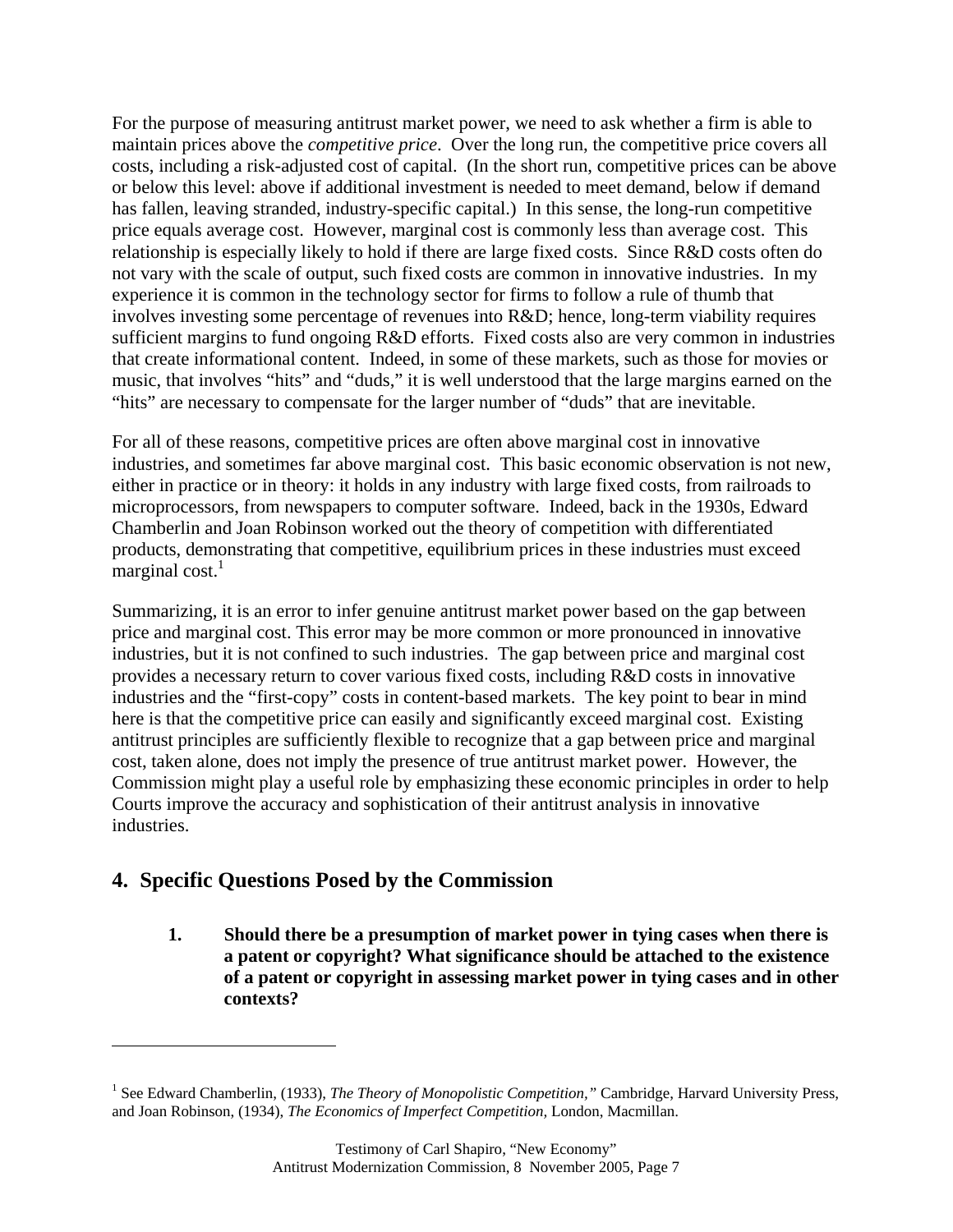No, a patent or copyright should not create a presumption of market power.

Many patents are of limited commercial significance. Indeed, some two-thirds of patents lapse prematurely because their owners do not make the required maintenance payments.<sup>2</sup> The mere presence of a patent cannot and should not substitute for an inquiry into the presence of market power over the tying good. Likewise, many copyrights merely allow their owners to differentiate their products from many other similar products. Surely, not every owner of a copyrighted book or piece of music or computer software has market power in the sense required under tying law.

A patent is only important for the assessment of market power in a tying case if the patented technology confers a significant competitive advantage on the patent holder. This could occur if products practicing the patented technology are distinctly superior to products that do not use the patented technology, or if the patented technology enables significant cost savings. So, if the tying product is patented, one must still compare the attractiveness of rival, non-infringing products to the patented product. Many patents merely allow their owners to differentiate their products or enjoy a slight cost advantage, not enough to create genuine antitrust market power.

Likewise, many copyrights simply protect a particular creative work, like a piece of music or a book, or a computer game, without creating any real market power. However, in some cases, especially those involving computer software, copyrights can create significant market power by making it difficult or impossible for others to write software that is compatible or has a similar user interface. Determining whether a given copyright confers such power requires a factintensive inquiry; no such presumption is warranted in general. Copyrights over content are much less likely to confer meaningful market power than are copyrights that prevent other firms from offering similar functionality or compatibility, as in the area of information technology.

**2. In what circumstances, if any, should the two-year time horizon used in the**  *Horizontal Merger Guidelines* **to assess the timeliness of entry be adjusted? For example, should the time period be lengthened to include newly developed products when the introduction of those products is likely to erode market power? Should it matter if the newly developed products will not erode market power within two years? Is there a length of time for which the possession of market power should not be viewed as raising antitrust concerns?** 

The *Horizontal Merger Guidelines* ask, in §3.0, whether "entry would be timely, likely, and sufficient in its magnitude, character and scope to deter or counteract the competitive effects of concern." In *Guidelines* go on to state, in §3.2: "The Agency generally will consider timely only those committed entry alternatives that can be achieved within two years from initial planning to significant market impact."

 $\overline{a}$ 

<sup>2</sup> See Mark Lemley, (2001), "Rational Ignorance at the Patent Office," *Northwestern University Law Review*, 95:4, pp. 1497–532. The required fees are \$830 at 3½ years, \$1,900 at 7½ years, and \$2,910 at 11½ years.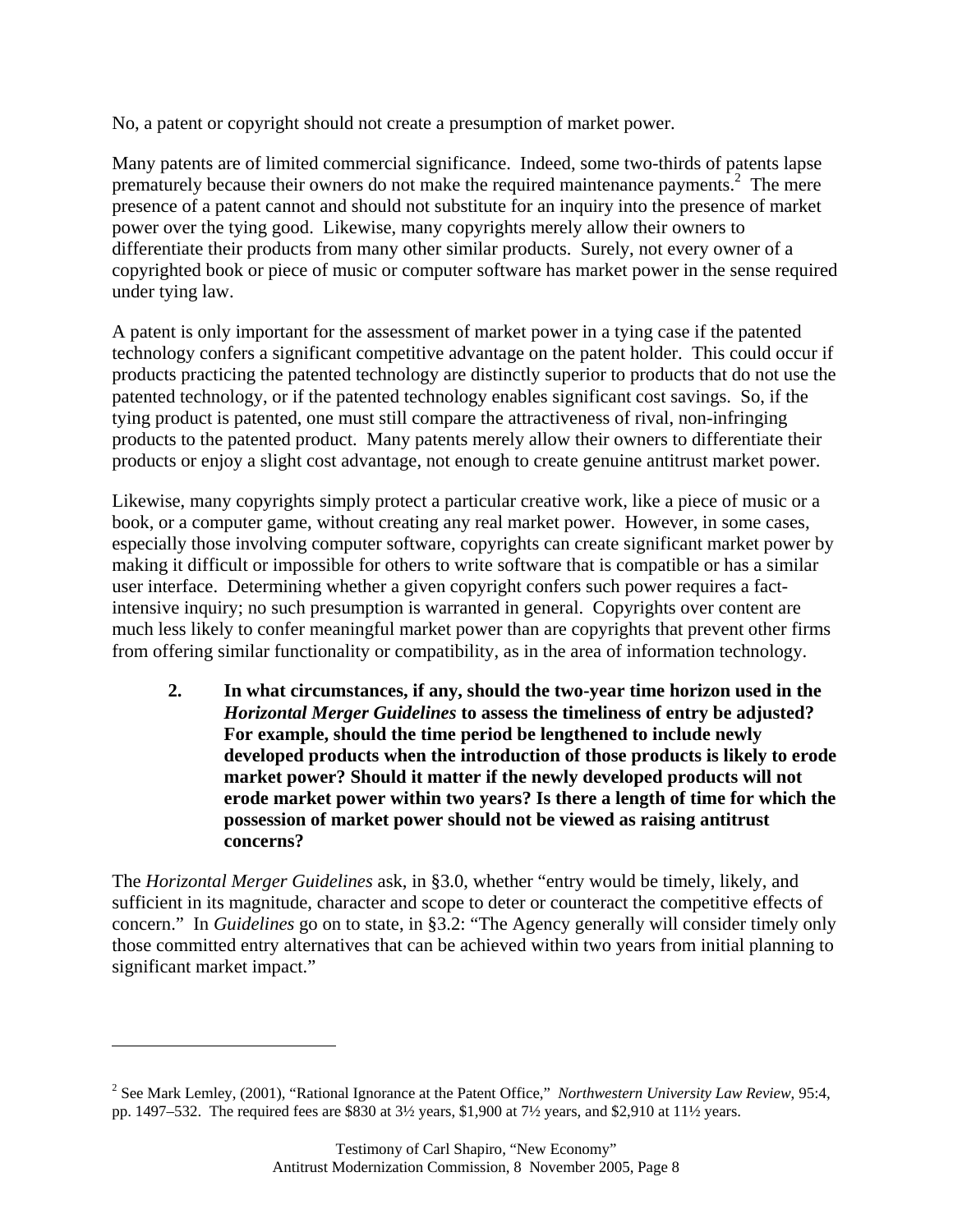For the purpose of answering this question, it is necessary to distinguish entry that *deters* anticompetitive conduct from entry that *counteracts* such conduct.

**Entry That Deters Anti-Competitive Conduct:** If the prospect of entry outside the two-year time frame would fully and reliably *deter* any anti-competitive conduct, even during the two-year time frame, such entry certainly should be included in the analysis of competitive effects, presumably then leading to a conclusion that the merger poses no danger to competition. This might occur, for example, if entry were certain to occur in response to the anti-competitive conduct and if the profits earned from the anti-competitive conduct prior to entry were smaller (in expected present discounted value) than the profits lost due to the subsequent entry. Presumably, this fact pattern is more likely, the larger is the scale of entry, the sooner the entry would occur, and the longer-lived are the industry-specific investments associated with the entry. One reason to place less weight on entry that takes longer to accomplish is that such entry is less likely in fact to deter anti-competitive conduct. But there is nothing magical about the two-year time horizon in this calculus.

**Entry That Counteracts Anti-Competitive Conduct:** A rather different logic applies when considering entry that would *counteract* anti-competitive conduct. As emphasized in the *Guidelines,* such entry must be timely, likely, and sufficient. For the purposes of answering the Commission's question, I will assume that the entry in question is likely and sufficient. Therefore, we can focus on what constitutes "timeliness." To pose the question crisply, suppose that sufficient entry would occur for sure precisely *N* months after the merger is consummated, and suppose that this entry would instantly counteract the anti-competitive effects of the merger. Therefore, the merger would lead to anti-competitive effects, and consumer harm, for *N* months, after which its effects would be neutralized. Under these circumstances, I can see no principled basis for simply ignoring those *N* months of consumer harm. Rather, I interpret the two-year time horizon for entry under the *Guidelines* to be a compromise: entry that is likely and sufficient and takes place in less than two years greatly limits any consumer harm, and as a policy matter (i.e., looking across mergers as a whole) such harm is likely to be offset by the various merger synergies that are difficult to demonstrate or measure and thus as a practical matter play little role in the antitrust analysis. So, I do not agree that enhanced market power resulting from a horizontal merger that lasts less than two years (say) is of no antitrust concern. Rather, I would say that enhanced market power due to a horizontal merger that is fleeting is much more likely to be offset by (difficult to prove) merger synergies than is more durable market power. In principle, this balancing would vary from one type of industry to another. For example, longlived synergies might be more important in a growing market, suggesting a willingness to tolerate more short-term consumer in order to achieve them through merger. However, future benefits to consumers based on such synergies may need to be heavily discounted relative to immediate consumer harm in a dynamic industry subject to the arrival of a disruptive technology.

#### **3. Should antitrust law be concerned with "innovation markets"? If so, how should antitrust enforcers analyze innovation markets? How often are "innovation markets" analyzed in antitrust enforcement?**

I believe there is a consensus that antitrust law should be (and is) very much be concerned about *innovation competition*, i.e., competition to engage in research and development directed towards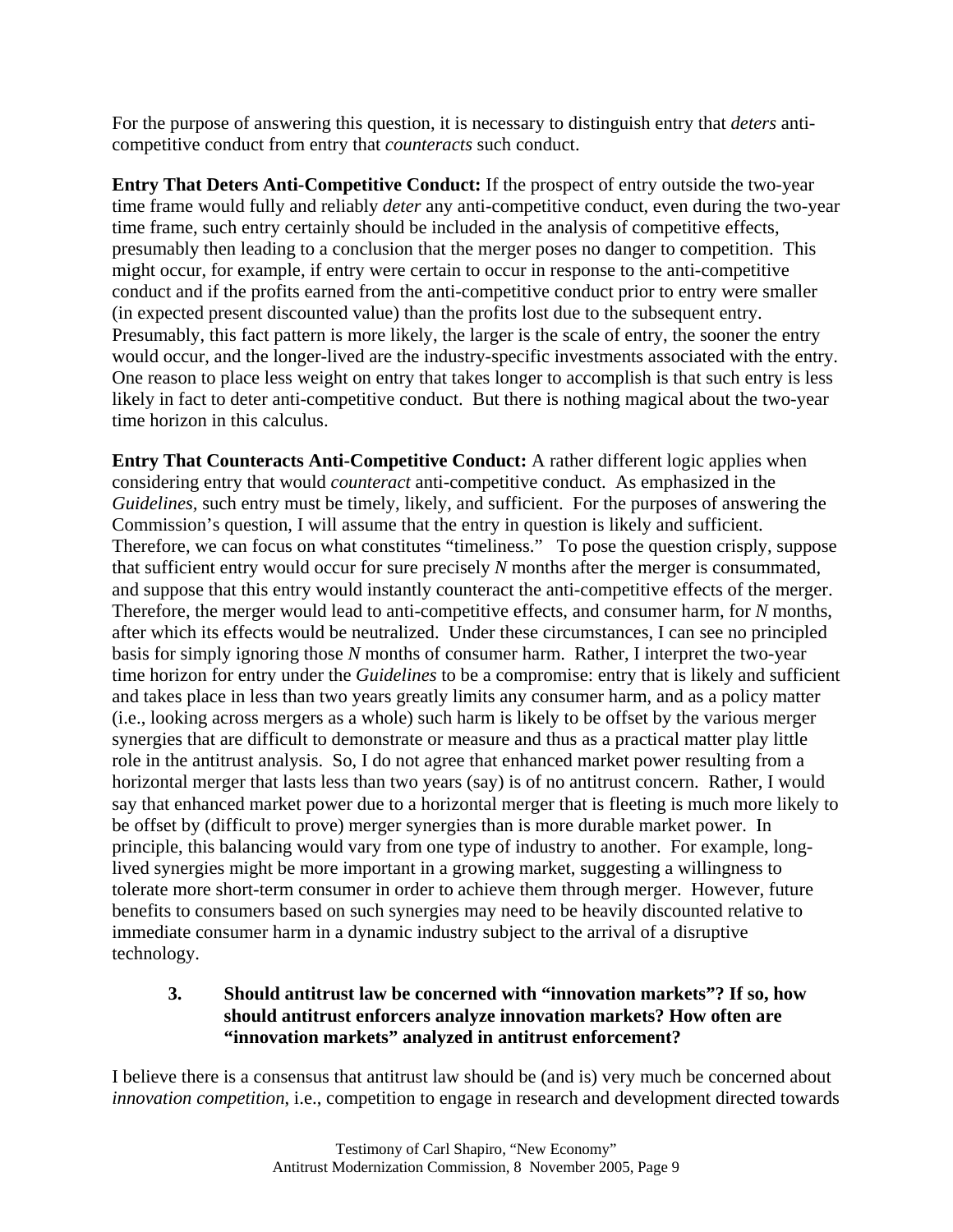new or improved goods or processes. The classic instances of innovation competition arise when two or more firms race to obtain a patent or to introduce new and improved products into the marketplace. The role of competition in spurring innovation is especially strong in markets with significant first-mover advantages.

Therefore, I interpret the Commission to be asking about the proper role of the "innovation market" construct, which is controversial, in antitrust analysis designed to protect and promote innovation competition, a mission that I believe is *not* controversial.

The DOJ/FTC "Antitrust Guidelines for the Licensing of Intellectual Property" at §3.2.3, state: "An innovation market consists of the research and development directed to particular new or improved goods or processes, and the close substitutes for that research and development."

Taken at face value, this definition is peculiar: normally a "market" consists of a set of buyers, a set of sellers, and some goods or services that the buyers purchase from the sellers. In contrast, "innovation markets" are defined in terms of certain activities (research and development efforts) that are performed by certain organizations and involve no market transactions. Indeed, if the fruits of the R&D are licensed, i.e., if there is a market transaction associated with the relevant R&D, the "innovation market" concept does not apply. Instead, the applicable concept is a "technology market." As stated in §3.2.2 of the IP Guidelines: "Technology markets consist of the intellectual property that is licensed (the 'licensed technology') and its close substitutes."

The IP Guidelines motivate the "innovation market" construct by stating, at §3.2.3: "A licensing arrangement may have competitive effects on innovation that cannot be adequately addressed through the analysis of goods or technology markets. For example, the arrangement may affect the development of goods that do not yet exist." Concerns that licensing agreements or mergers will retard innovation and thus adversely affect competition in product markets that do not yet exist have arisen most frequently in the pharmaceutical industry, where companies typically engage in a long development process to obtain FDA approval for new drugs. In principle, however, licensing agreements and mergers can affect future product markets in many industries. For example, a merger between two defense contractors with overlapping capabilities can adversely affect future competition for weapons systems that have not yet even been designed.

For expositional purposes, the remainder of my discussion of innovation markets will focus on horizontal mergers between firms pursuing R&D programs that might result in competing products in the future.

As best I can determine, as applied to mergers, the "innovation market" construct is primarily a way of evaluating potential future product-market competition by looking at current R&D efforts rather than at the future product-market competition itself. In principle, this is a useful and sensible approach: evidence about recent and planned R&D activities is likely to be more concrete and complete than evidence about future competition in a the market for a product that does not yet exist. So long as the analysis is rooted in reasonably foreseeable impacts on future product-market competition, this approach seems both justified and useful.

Still, there are some rather tricky points that frequently arise in conducting this type of futurelooking analysis. I now comment on several of these points.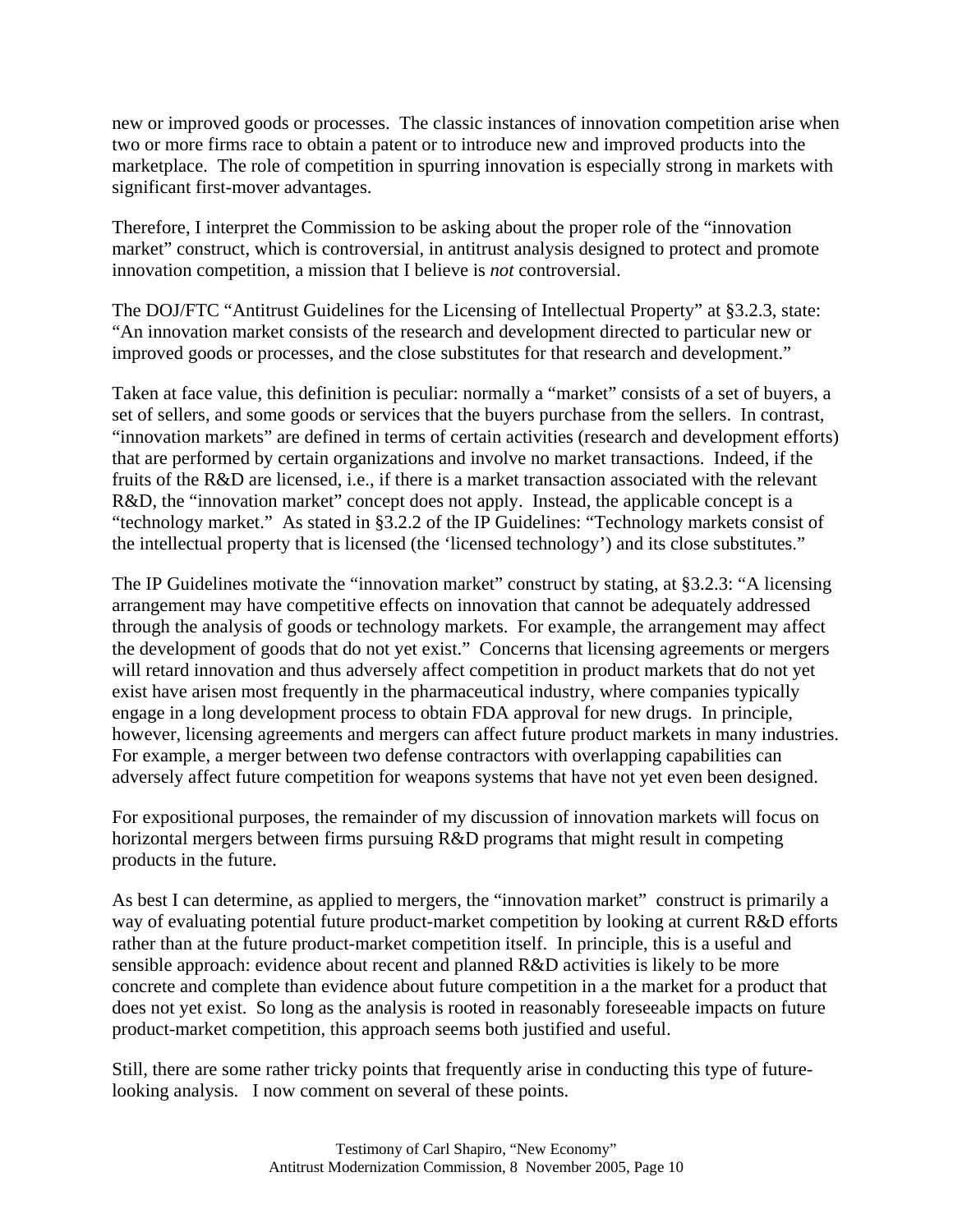- **Identifying Innovation Rivals:** Identifying today's innovation rivals, and tomorrow's productmarket rivals, may be difficult. In a normal merger analysis, important rivals typically will be making significant sales to customers and thus will be easy to identify. When current rivalry is at the innovation stage, it may be much more difficult to identify the firms that are engaging in relevant R&D today and/or likely to be competitors in the relevant product market tomorrow. Presumably it is for this reason that the IP Guidelines, at §3.2.3, state: "The Agencies will delineate an innovation market only when the capabilities to engage in the relevant research and development can be associated with specialized assets or characteristics of specific firms." It remains unclear how often this requirement is met outside the specific institutional setting of the FDA approval process.
- **Uncertainties About Research Outcomes:** The effect on actual product-market competition of a merger of two firms who are innovation rivals is inevitably somewhat uncertain and delayed. Such effects only arise in the future, when their innovative efforts lead to actual goods or services that customers might buy. And such effects will not arise unless at least one of the firms is in fact able to bring such products to market. For early-stage or highly risky innovation, some discounting of product-market effects is appropriate.

 However, these observations do not imply that antitrust concerns in such cases lack merit. To illustrate, suppose that Firm A has an 80% chance of success and Firm B has a 40% chance of success (and one firm's success is independent of the other's). Then there is a 32% chance (80% times 40%) that both firms will succeed. I see no reason why antitrust law should be indifferent to consumer harm just because it will only occur with a 32% probability. Furthermore, competition between the two firms may cause both of them to press harder to be the *first* to succeed. If this is true, then competition also benefits consumers by speeding up the introduction of new products. The probability that at least one of the firms will succeed is 88% (the 80% chance that Firm A will succeed plus a 40% that Firm B will succeed in the 20% of the time that Firm A fails), so consumers will benefit from competition not only in the 32% of the time that both firms would succeed but also in the 56% of the time (80% times 60% that Firm A succeeds and Firm B fails, plus 20% times 40% that Firm A fails and Firm B succeeds) that one of the firms succeeds and the other fails to introduce a product into the market.

 As a general rule of thumb, if the merging firms are expending significant resources on their R&D programs, they must believe that there are significant commercial returns, even recognizing that success is uncertain, so the potential impact on consumers also can be significant. In other words, if one is going to establish priorities for antitrust enforcement in this area, it makes more sense to base these priorities on the *magnitude* of the firms' R&D programs than on an assessment of the *probability* that those programs will bear fruit in terms of commercial products.

**Presumption of Harm to Innovation Competition:** In a typical horizontal merger case, the government can build a *prima facie* case based on market concentration. This approach is based in part on theoretical and empirical evidence that substantial increases in concentration caused by horizontal mergers tend to lead to diminished pricing competition and consumer harm. However, there is no consensus among industrial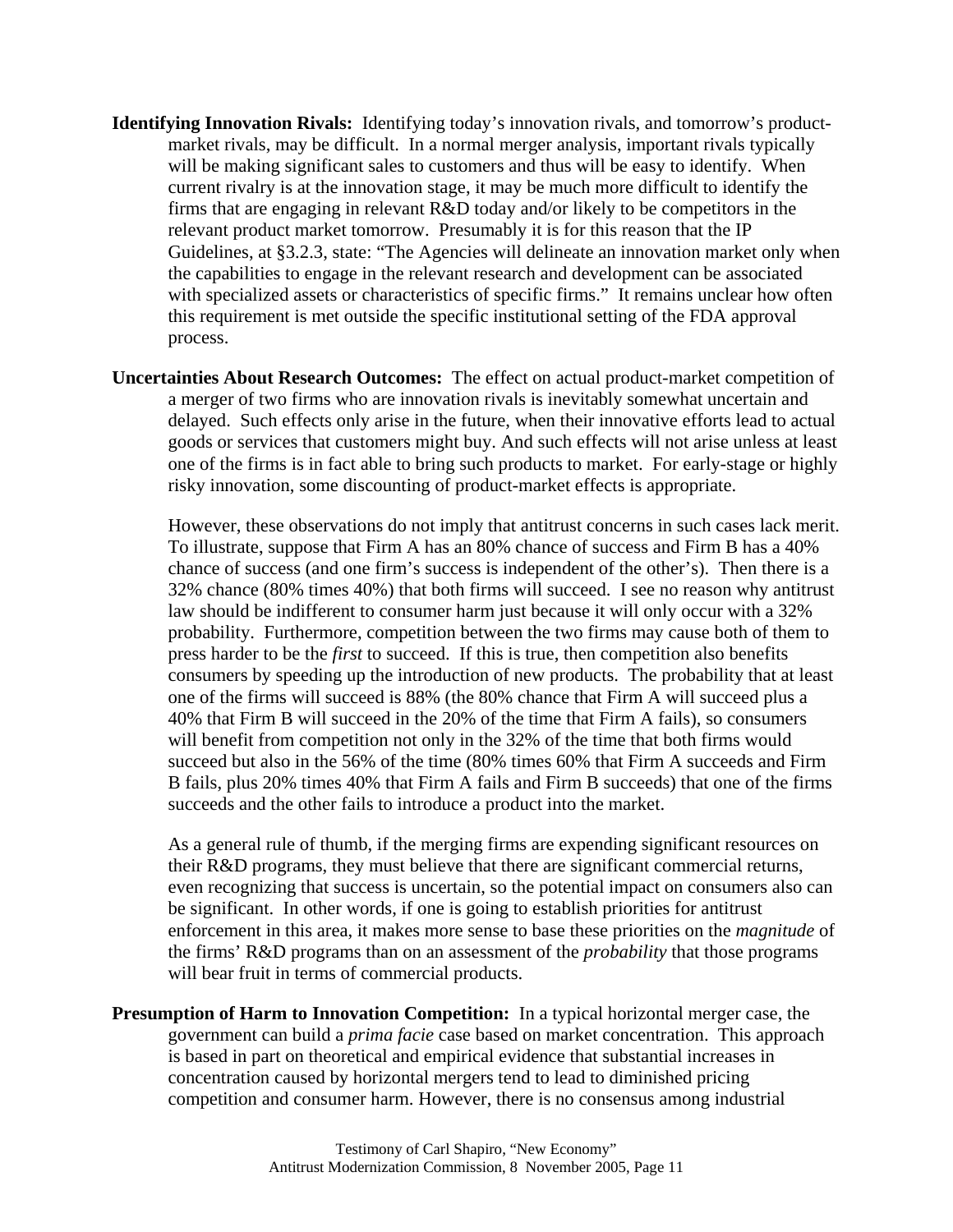organization economists about the general relationship between concentration and innovation competition. Still, I believe that a presumption of harm to innovation competition is warranted at the very least in situations where the merger involves the only two firms who are pursuing research that will allow them to enter a future product market. (Of course, in any given case, a fact-based inquiry which also accounts for merger synergies is required. My remark here only addresses the basis for a rebuttable presumption of harm to competition based on a merger to monopoly.)

 For example, in the case of Genzyme Corporation's acquisition of Novazyme Pharmaceuticals, it appears that Genzyme and Novazyme were the only two firms pursuing drugs to treat Pompe disease.<sup>3</sup> Therefore, a rebuttable presumption that Genzyme's acquisition of Novazyme diminished Genzyme's incentives to bring those drugs to market appears to have been warranted. Chairman Muris did not apply such a presumption. He observed that Genzyme would still have *some* incentive to bring Novazyme's treatment to the market, even if its own treatment were already available, because Novazyme's treatment promised to be superior in several respects. However, this observation does not rebut the key economic point that Genzyme's incentives would be *diminished* because the Novazyme product would cannibalize revenues from Genzyme's own product.

 Going beyond mergers to monopoly, how much weaker should the presumption of harm to competition based on an increase in concentration be in cases involving innovation competition rather than traditional pricing competition? At the risk of over-simplifying a large and complex literature, one key question that takes on special importance in innovation cases (as opposed to more traditional cases based on pricing competition) is that of *appropriability*: if one firm successfully innovates, to what extent will that firm be able to appropriate the benefits of its innovation? If appropriability is high, as it may be with strong patent rights or first-mover advantages, then the normal presumption retains merit: eliminating one of several strong firm may well retard innovation or reduce the diversity of research paths that are explored, to the detriment of consumers. However, if appropriability is low, e.g., due to weak intellectual property rights and significant spillovers to rival firms who engage in imitation, then increased concentration can improve appropriability and promote innovation, weakening the link between concentration and competition.

#### **5.Patent Reform**

 $\overline{a}$ 

I am very pleased that the Commission is interested in the operation of the patent system. Much of my recent research involves the intersection of antitrust and patent policy. I urge the Commission to consider the proper antitrust treatment of *settlements* of patent litigation,

<sup>&</sup>lt;sup>3</sup> See http://www.ftc.gov/opa/2004/01/genzyme.htm. I had no involvement in this case and do not claim familiarity with the facts, beyond those reported in the statements of Chairman Muris and Commissioner Thompson. The statement by Chairman Muris provides a valuable discussion of the use of innovation markets by the FTC.